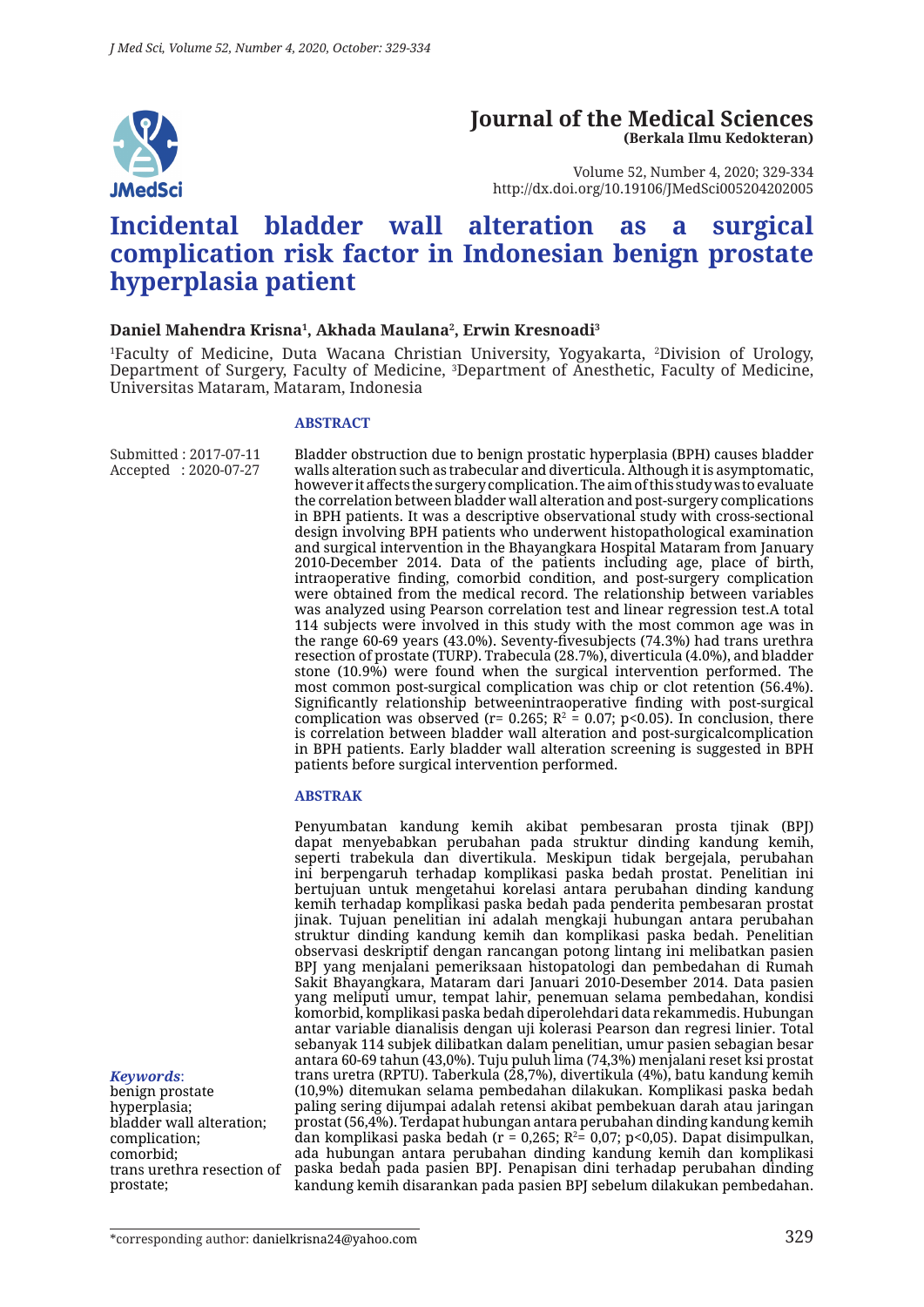# **INTRODUCTION**

The bladder outlet obstruction (BOO) incidence has been increasing in line with the age. Benign prostate hyperplasia (BPH) is the main cause of BOO in men.1 The symptoms of BPH is commonly associated with lower urinary tracts symptom (LUTS), such as urinary retention. Severe or prolonged urinary retention will lead to bladder wall weakness, which the main cause is changing in the detrusor structure. $2,3$ The detrusor thickening, which called as trabecula, will affect bladder function. The higher intravesical pressure makes bladder wall weaker and lead to sac formation called diverticula.4 Trabecula and diverticulaare often found incidentally because they are commonly asymptomatic.5 Trabeculaand diverticula are associated with recurrent urinary tract infection, bladder stone that trapped in the sac, and neoplastic process.2-6 Trabecula and diverticulacan cause a serious problem in the BPH treatment.

This study was aimed to evaluatethe correlation between bladder wall alteration and post-surgery complications in BPH patients. Trabecula, diverticula and bladder stone were used to describe the bladder wall alteration. The result of the study could be used early screening before surgical intervention performed.

# **MATERIALS AND METHODS**

#### **Subjects and design**

It was a descriptive observational study with cross-sectional design conducted in July 2015 in the Bhayangkara Hospital Mataram, West Nusa Tenggara. The BPH patients who visited the hospital due to lower urinary tract symptoms (LUTS) andunderwent histopathological examination as well assurgical intervention from January 2010-December 2014 were involved in this study. The inclusion criteria were BPH patients proven by histopathologic biopsy and treated with surgical treatment such as trans urethral resection of the prostate (TURP) or open prostatectomy. Carcinoma proven by histopathology biopsy was excluded.

#### **Procedure**

Data were retrieved from medical record, including 1) age, defined by the age when the patient visiting the hospital; 2) surgical technique, defined by TURP or open prostatectomy; 3) postsurgery complications, defined by the complication that occurredpost TURP or open prostatectomy such as bleeding, clot retention, urinary incontinence, urinary tract infection, or TURP syndrome; 4) comorbid factor, defined by comorbid factor that showed in Charlson index; and 5) intraoperative finding, defined by anomalous that found in the bladder, such as trabecula, diverticula, or bladder stone when a TURP or open prostatectomy was performed.

# **Statistical analysis**

Descriptive statistics were used to characterize all variables. The relationship between intraoperative finding with post-surgery complication was analyzed with Pearson correlation test and linear regression test. A p value < 0.05 was considered statistically significant.

#### **RESULTS**

A total 114 patients were involved inthis study. The most common age was in the range  $60-69$  years (n=41 or43%). The most common surgical technique was TURP (n=75 or 74.3%). All of the variable characteristics are presented in TABLE 1. Trabecula (28.7%), diverticula (4%), and bladder stone (10.9%)were found when the surgery had performed.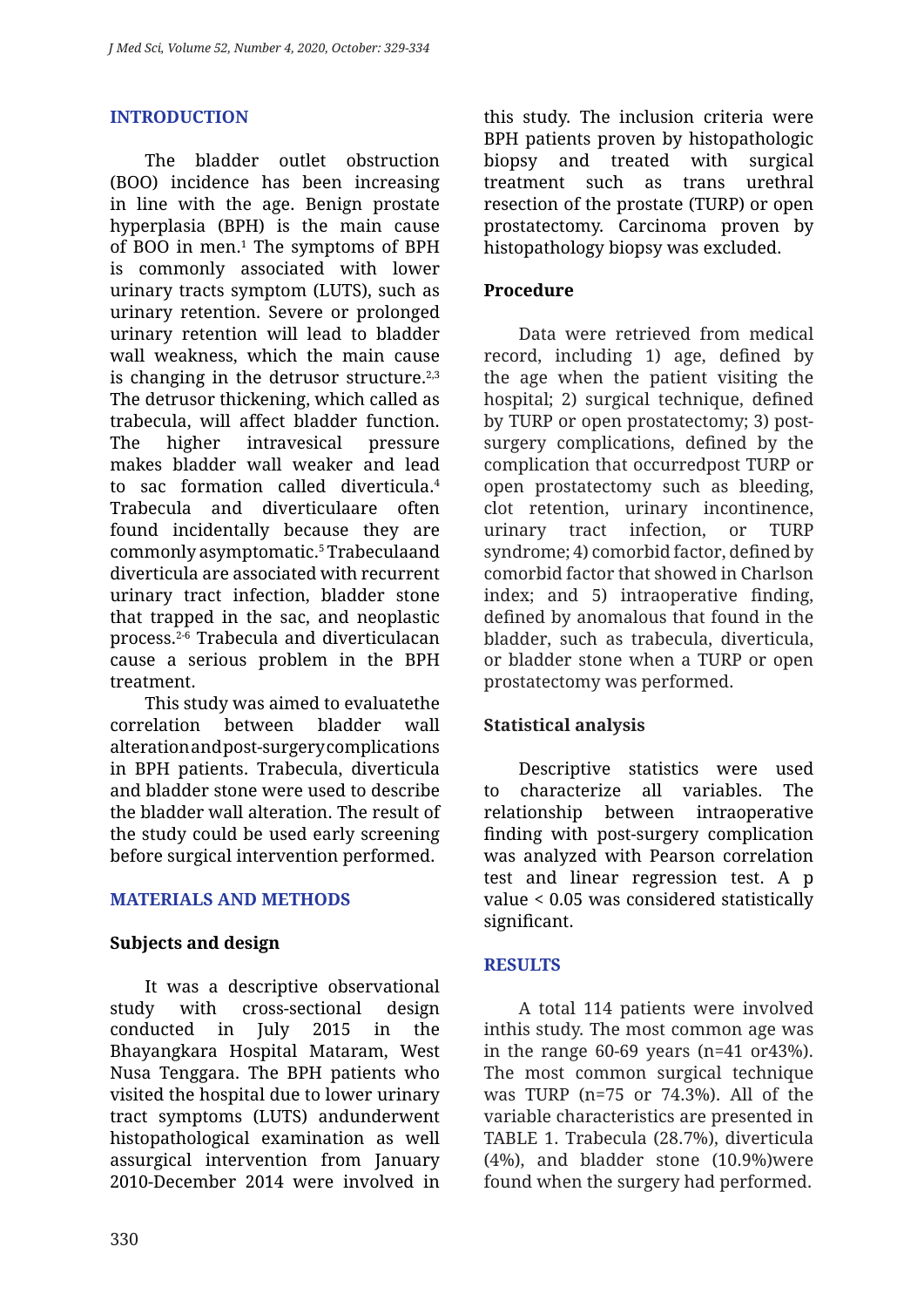| Variable                                  | n  | $\frac{0}{0}$ |
|-------------------------------------------|----|---------------|
| Age (years)                               |    |               |
| 60-69                                     | 41 | 43            |
| 50-59                                     | 25 | 26            |
| $-70-79$                                  | 19 | 20            |
| 80-89                                     | 8  | 8             |
| Charlson Index                            |    |               |
| Diabetes Mellitus                         | 5  | 4.3           |
| Surgery technique                         |    |               |
| TURP                                      | 75 | 74.3          |
| Open prostatectomy                        | 8  | 7.9           |
| TURP: trans urethra resection of prostate |    |               |

TABLE 1. Subject's characteristics

Post-surgery complications were found in the study. The most common post-surgery complications was chip or clot retention (n=57 or 56.4%). The other complications are presented in TABLE2. There was a relationship between intraoperative finding and post-surgery complication (r=0.265;  $R^2$  = 0.07; p< 0.05).

TABLE 2. Post-surgery complication characteristics

| Complication            | n  | $\%$                        |
|-------------------------|----|-----------------------------|
| Chip or clot retention  | 57 | 56.4                        |
| Bleeding                | 1  |                             |
| Urinary tract infection | 2. | $\mathcal{D}_{\mathcal{L}}$ |
| <b>TURP Syndrome</b>    | Б  | 5.9                         |
|                         |    |                             |

TURP: trans urethra resection of prostate

The relationship between age, comorbid factor, intraoperative finding and post-surgery complication are presented in TABLE3.

TABLE3. The relationship between age, intraoperative finding, comorbid factors, and post-surgery complications

| Variable                                             |         | $\mathbb{R}^2$ | p           |
|------------------------------------------------------|---------|----------------|-------------|
| Intraoperative finding and post-surgery complication | 0.265   | 0.07           | ${}_{0.05}$ |
| Age and post-surgery complication                    | 0.145   | 0.21           | 0.147       |
| Intraoperative finding and age                       | $-0.37$ | 0.001          | 0.712       |
| Age and comorbid factor                              | 0.08    | 0.000          | 0.846       |
| Post-surgery complication and comorbid factor        | 0.168   | 0.28           | 0.094       |
| Intraoperative finding and comorbid factor           | 0.061   | 0.04           | 0.545       |

#### **DISCUSSION**

Bladder outlet obstruction in men was often found as BPH and its incidence was associated with the increase of age.4 It is similar with our study showing the most common patient's age was in the range 60-69 years (43%). Therefore, BPH is the most common bother some disease that decreases the quality of life in men. The formation of trabecula, diverticula, and bladder stone may associated with BPH. Obstruction in the urinary tract will increase intravesical pressure due to static urine. This prolonged obstruction will leads to bladder wall change, such as smooth muscle thickening and collagen deposition. Smooth muscle function will be disturbed and leads to extruding sac formation.3 Smooth muscle hypertrophy and hyperplasia, increasing collagen deposition, increasing the type 1 and type 3 of collagen ratio, and muscariniccholinergic receptor commonly found in histology examination.3,7 Reduction in the intermediate cell bond leads to widening of the smooth muscle cavity. This explains the function weakness in the hypertrophy cells.3,4

Detrusor contractility weakness and sac formation will form a urine puddle. This is the best environment for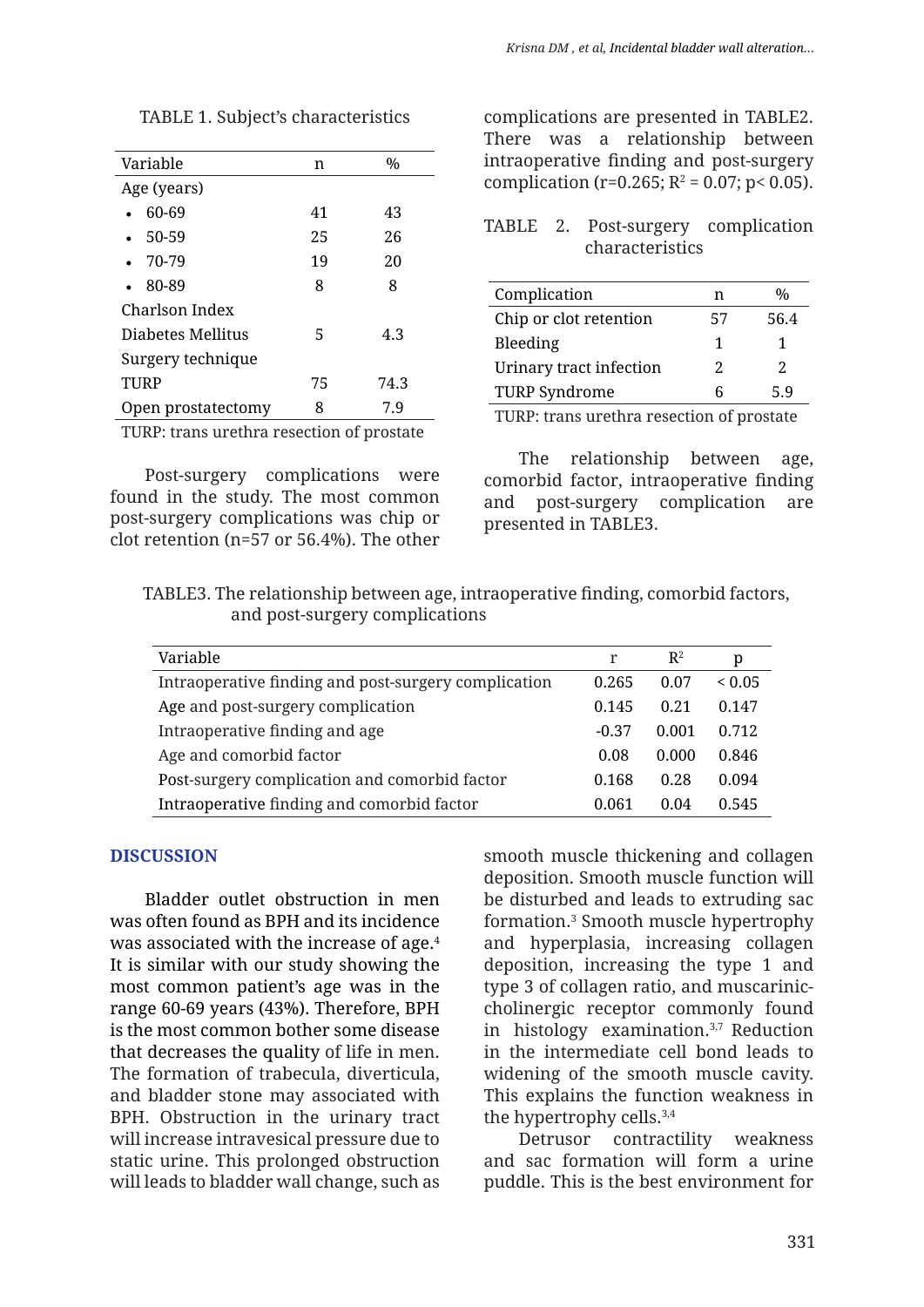bacterial growth and stone formation. Moreover, recurrent urinary tract infection will affect to the kidney and injured the bladder epithelium.<sup>8</sup> Gadam *et al.*<sup>9</sup> were found trabecula, diverticula, and bladder stones (15.4; 10.6 and 13.8%, respectively) in the 10-year experience with open prostatectomy in Nigeria. It is similar with Shakeri *et al.*<sup>2</sup> who did cystoscopy and cystography in BPH patients were found diverticula in 51- 60 years patients, 61-70 years patients, 71-80 years patients, and over 80 years patients (23.1; 26.0; 28.0 and 36.4%, respectively). Trabecula, diverticula, and bladder stones were found in our study when the surgery had performed (28.7;4.0 and 10.9%, respectively).

Surgery is recommended in the BPH treatment with urinary retention. Trans urethra resection of prostatehas been known as gold standar replacing open prostatectomy.10 the complication of TURP are divided into 3 categories such as 1) intraoperative complication, 2) post-surgery complication, and 3) long-term complication.<sup>11,12</sup> The most common complication are bleeding. It may associate with the size of the prostate, prostate edema, and time of resection. The TURP syndrome is characterized by loss of consciousness, respiratory distress, nausea, vomit, bradycardia, and visual disturbance. A large volume of the hypotonic irrigation that absorbed into vessels, due to sinus or vein perforation, may responsible for hyponatremia dilution.

The most common post-surgery complication is clot retention that obstructing urinary tract, so it needs to evacuate it. $11,12$  It is similar to our study, the most common surgery technique used is TURP (75%) with the complication are, chips or clot retention, TURP syndrome, bleeding, and urinary tract infection (56.4; 5.9; 2 and 1%, respectively). The risk factors of TURP complication are age and comorbid factors.13,14 Similar to this study, Uzun *et al.*<sup>14</sup> reported that there was no correlation between comorbid factors with bladder wall alteration. There was also no difference in the incidence of detrusor with age. This study did not find any statistical correlation between age and comorbid factor with post-surgery complication or intraoperative finding. It may due to the patients who had the comorbid factor in this study only 4.3%. However, prostate size and enlargement had been correlated with serum insulin and fasting plasma glucose. Insulin resistance has been expected to have a role in bladder smooth muscle thickness. It would increase the level of insulinlike growth factor 1 (IGF-1), then lead to hypertrophy of bladder wall muscle.15

A weak correlation between trabecula, diverticula, or bladder stones with post-surgery complications  $(r=0.265; p<0.05)$  was observe in this study. No studies concerning correlation between post surgery complication with bladder wall alteration or thickness were previously reported. However, Huang *et al*. 16 reported that detrusor cell hypertrophy correlates with better TURP efficacy, where as  $Vincent^{17}$  reported that bladder explosion in TURP with diverticula is as a risk factor. It may due to the thin bladder wall mucosa and air bubble force that trapped in the sac. In this study, the bladder explosion was not found. Iscaife *et al.*18 reported that the diverticula size of the BPH patients is associated the incidence of acute urinary retention (best correlation with 5.15 cm, sensitivity of 73% and specificity of 72%. AUc =  $0.75$  (p=0.01). According to this study, it is recommended to perform the cystoscopy or cystography examination to find any bladder anomaly in BPH to reduce post-surgery complications.

This study was conducted at Bhayangkara Hospital Mataram, which often referred to national health insurance patient. The diversity of patient's place of birth or address in this study showed that this hospital is one of good health facility centre which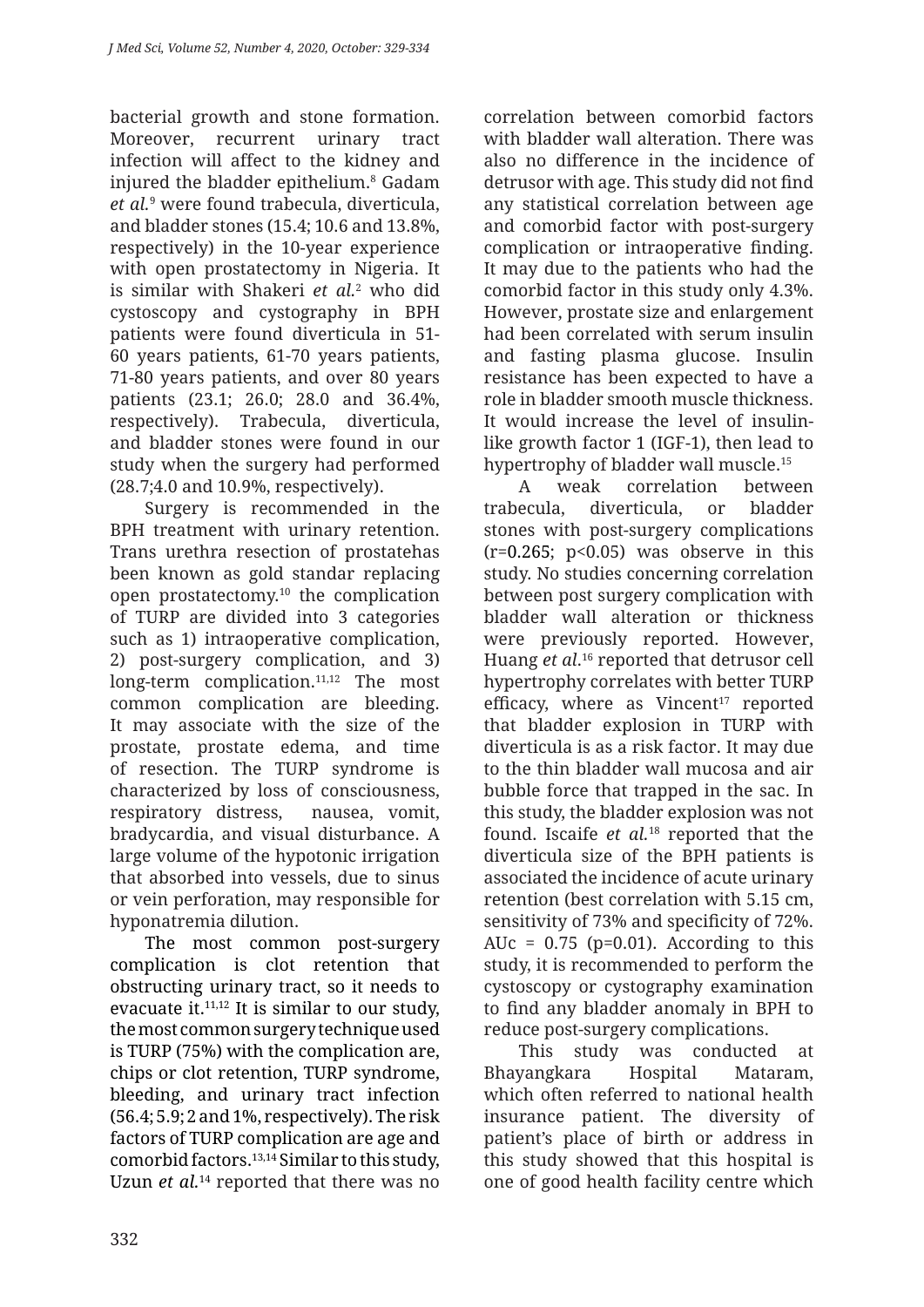is limited in the city centre. The most common population in this city is farmers and in the lower-middle socioeconomic. This study is expected to be a reference to increase facility in developing countries. The limitation of this study is uneven of the intraoperative finding variable sample that could be a bias. This study did not reveal which is the most affecting intraoperative finding.

# **CONCLUSION**

In conclusion, there is weak correlation between bladder wall alteration such as trabecula or diverticula with postsurgery complications in BPH patients. An early screening should be done to reduce the complication risk.

#### **ACKNOWLEDGEMENT**

Authors would like to thank the Director of Bhayangkara Hospital, Mataram, West Nusa Tenggara who gave permission to perform this study.

# **REFERENCES**

- 1. Vasanwala FF, Wong MYC, Ho HSS, Foo KT. Benign prostatic hyperplasia and male lower urinary symptoms: a guide for family physicians. Asian J Urol 2017; 4(3):181-4. https://doi.org/10.1016/j. ajur.2017.05.003.
- 2. Shakeri S, Rasekhi AR, Yazdani M, Kheradpezhouh E. The incidence of diverticula of urinary bladder in patients with benign prostatic hypertrophy and the comparison between cystoscopy and cystography in detecting bladder diverticula. IRCMJ 2007; 9(1):36-41.
- 3. Park JS, Lee HW, Lee SW, Moon HS, Park HY, *et al.* Bladder wall thickness is associated with responsiveness of storage symptoms to Alpha-blockers in men with lower urinary tract symptoms. Korean J Urol 2012;

53(7):487-91.

https://doi.org/10.4111/ kju.2012.53.7.487

- 4. Ralte S, Raphael V, Bhattacharyya A. Histomorphology of trabeculated urinary bladder: a cadaveric report. J Anat Soc India 2014; 63(1):85-8. https://doi.org/10.1016/j. jasi.2014.02.001
- 5. Swarnkar M, Jain SC, Sahu S. A comparative study between cystoscopy and cystography in detecting bladder diverticula in patients with benign prostatic hyperplasia. JKIMSU 2016; 5(2):8-11.
- 6. Merani S, Payne J, Padwal RS, Hudson D, Widder SL, *et al.*Predictors of inhospital mortality and complications in very elderly patients undergoing emergency surgery. World J Emerg Surg 2014; 9(1):43. https://doi.org/10.1186/1749-7922-9-

43

- 7. Kim SO, Song SH, Ahn K, Kwon D, Park K, Ryu SB. Changes in aquaporin 1 expression in rat urinary bladder after partial bladder outlet obstruction: preliminary report. Korean J Urol 2010; 51(4):281-6. https://doi.org/10.4111/ kju.2010.51.4.281
- 8. Rassweiler J, Teber D, Kuntz R, Hofmann R. Complications of transurethral resection of the prostate (TURP)—incidence, management, and prevention. Eur Urol 2006; 50(5):969-80. https://doi.org/10.1016/j. eururo.2005.12.042
- 9. Gadam IA, Nuhu A, Aliyu S. Ten-year experience with open prostatectomy in maiduguri. ISRN Urol 2012; 406872:1-4.

```
https://doi.org/10.5402/2012/406872
```
10. Prakash, Rajini T, Bhardwaj AK, Jayanti P, Kalyani R, Singh G. Urinary bladder diverticulum and its association with malignancy: an anatomical study on cadavers. Rom J